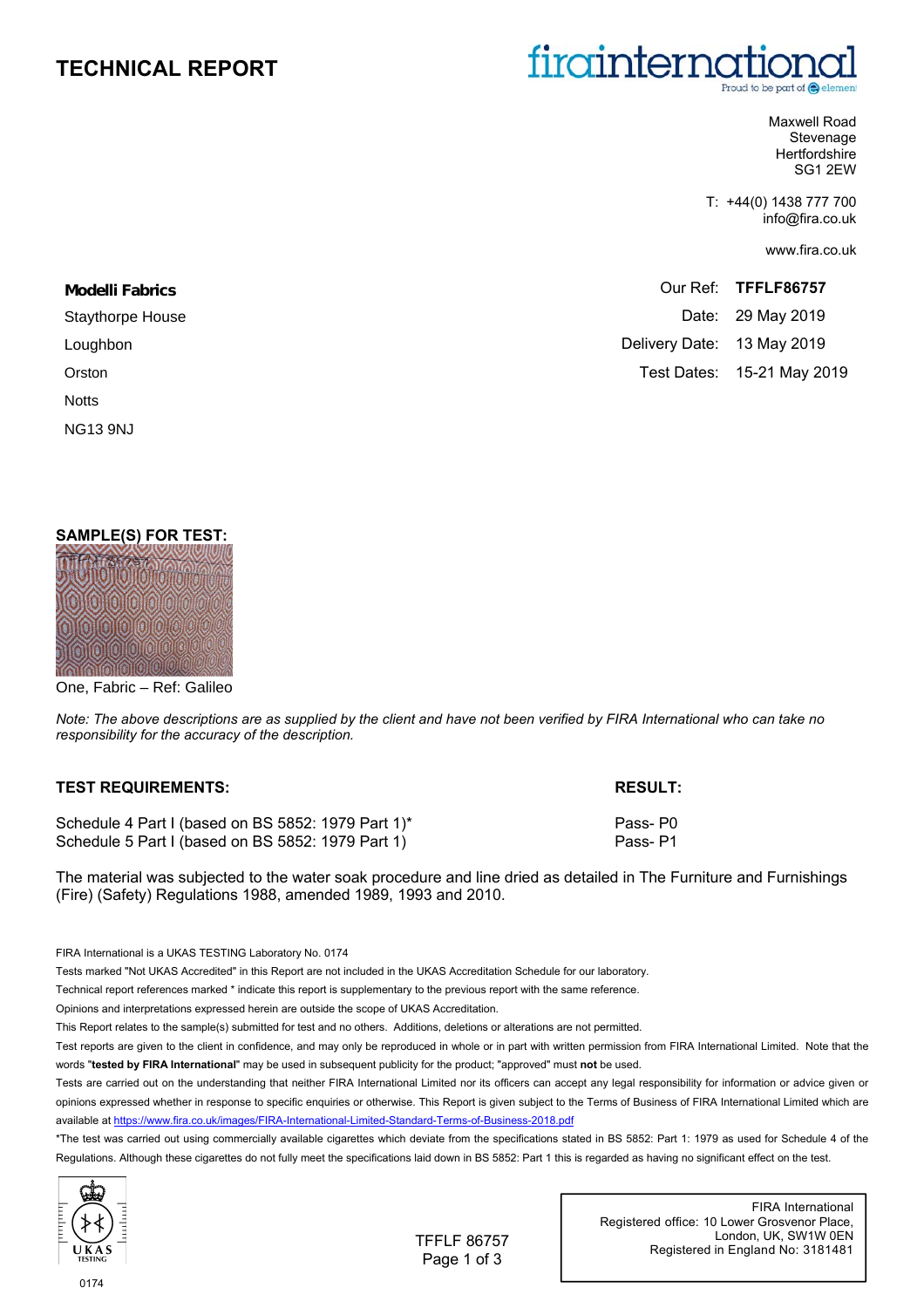# **TECHNICAL REPORT**

## **DESCRIPTION**

Enquiry No: TFFLF86757

Item: One, Fabric – Ref: Galileo

Supplied by: Modelli Fabrics

*The following test results relate only to the ignitability of the combination of materials under the particular conditions of test; they are not intended as a means of assessing the full potential fire hazard of the materials in use.* 

#### **FURNITURE AND FURNISHINGS (FIRE) (SAFETY) REGULATIONS 1988 - AMENDED 1989, 1993 AND 2010 SCHEDULE 4 PART 1 MODIFICATION TO BS 5852: PART 1 THE CIGARETTE TEST**

**Initial Inspection:** Condition as new.

**Conditioning:** ≥3 days at indoor ambient conditions and ≥16 hours at 20±5°C & 50±20% rh.

**Filling Material:** A conventional urethane foam of nominal density 20-22kgm3 Ref: VP45, and an 85g thermally bonded polyester fibre wrap.

**Test Procedure:** As defined in Schedule 4 Part 1 of the above regulations.

**Test Conditions:** The test was conducted within the required conditions of 15-30°C & 20-70%rh.

#### **RESULTS**

| Source No. | <b>Application No.</b> | <b>Smoke/Smoulder</b> | <b>Result - Ignition/ Non-Ignition</b> |
|------------|------------------------|-----------------------|----------------------------------------|
|            |                        | 22min 59sec           | <b>PASS N/I</b>                        |
|            |                        | 24min 39sec           | PASS N/I                               |

#### **COMMENTS**

| SCHEDULE 4 PART 1 MODIFICATION TO BS 5852: PART 1 THE<br><b>CIGARETTE TEST</b>                                                                                                                      | <b>APP 1.</b> | APP <sub>2</sub> |
|-----------------------------------------------------------------------------------------------------------------------------------------------------------------------------------------------------|---------------|------------------|
| Both cigarettes were fully consumed within the stipulated 1 hour time period, however<br>the cover and filling assembly continued to smoulder for greater than the stipulated<br>60min time period. | PASS N/I      | PASS N/I         |
| Progressive smouldering was established, the rate of smoulder was rapid, and the   PASS N/I<br>test was terminated before the stipulated time period.                                               |               | PASS N/I         |
| Flames occurred though progressive smouldering, therefore the test was terminated<br>before the stipulated 60min time period as it was deemed unsafe to continue.                                   | PASS N/I      | PASS N/I         |

### **CONCLUSION**

This fabric sample Ref: Galileo, passes the test specified in Schedule 4 Part 1 of The Furniture and Furnishings (Fire) (Safety) Regulations 1988 - Amended 1989, 1993 and 2010.